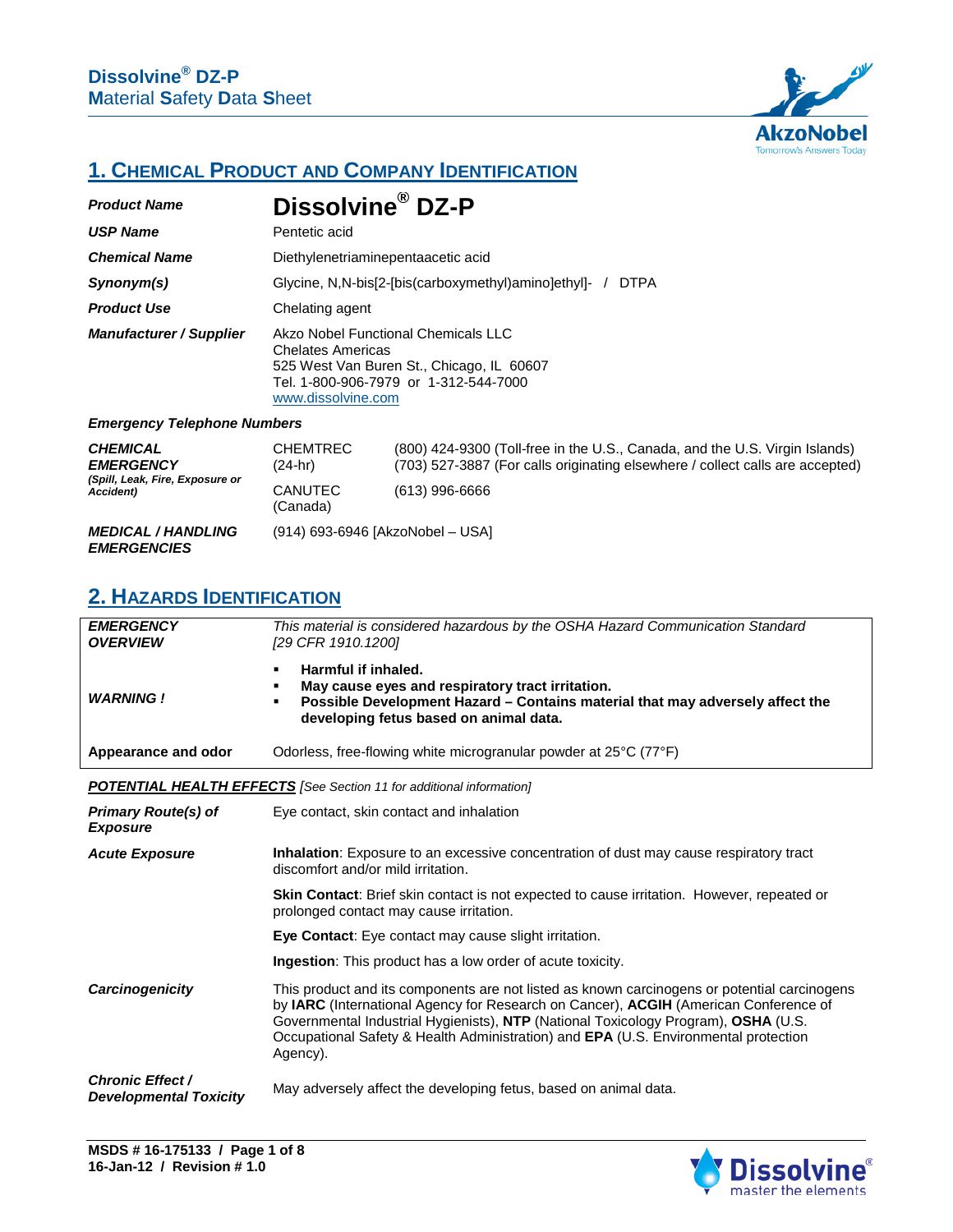

#### **2. HAZARDS IDENTIFICATION (CONTINUED)**

*Medical Conditions Aggravated by Exposure* Zinc deficiency may be aggravated by systemic exposure to DTPA and its sodium salts.

*POTENTIAL ENVIRONMENTAL EFFECTS [See Section 12 for additional information]*

*Aquatic Toxicity* This product is not expected to be harmful to aquatic life, based on available data with related materials.

# **3. COMPOSITION / INFORMATION ON INGREDIENTS**

| <b>INGREDIENTS</b> | <b>CAS Number</b> | % (w/w)       |
|--------------------|-------------------|---------------|
| <b>DTPA</b>        | 67-43-6           | 100<br>$99 -$ |

## **4. FIRST AID MEASURES**

| <i><b>Inhalation</b></i> | Dust may be irritating to the respiratory tract and cause symptoms of bronchitis. Remove victim<br>to fresh air. If irritation occurs or if breathing becomes difficult, get medical attention.                                                                                      |
|--------------------------|--------------------------------------------------------------------------------------------------------------------------------------------------------------------------------------------------------------------------------------------------------------------------------------|
| <b>Skin Contact</b>      | Remove contaminated clothing, shoes and equipment. Wash all affected areas with soap and<br>plenty of water. Wash contaminated clothing and shoes before reuse. Get medical attention if<br>irritation occurs or persists.                                                           |
| <b>Eye Contact</b>       | Flush eyes with large quantities of running water for a minimum of 15 minutes. If the victim is<br>wearing contact lenses, remove them. Hold the eyelids apart during the flushing to ensure<br>rinsing of the entire surface of the eye and lids with water. Get medical attention. |
| <i><b>Ingestion</b></i>  | ONLY induce vomiting at the instructions of a physician. If victim is conscious, rinse mouth and<br>give water to drink. Never give anything by mouth to an unconscious person. Get medical<br>attention if health effects occur.                                                    |
| <b>Note to Physician</b> | Attending physician should treat exposed patients symptomatically.                                                                                                                                                                                                                   |

# **5. FIRE FIGHTING MEASURES**

| <b>Flammable Properties</b>                    | Not flammable or combustible                                                                                                                                                                                                                                                                                         |
|------------------------------------------------|----------------------------------------------------------------------------------------------------------------------------------------------------------------------------------------------------------------------------------------------------------------------------------------------------------------------|
| <b>Extinguishing Media</b>                     | Use water fog or spray, dry chemical, foam or carbon dioxide extinguishing agents.                                                                                                                                                                                                                                   |
| <b>Fire Fighting Procedures</b>                | As in any fire, prevent human exposure to fire, smoke, fumes or products of combustion.<br>Evacuate all non-essential personnel from the fire area. Fire fighters should wear full-face,<br>self-contained breathing apparatus and impervious protective clothing.                                                   |
| <b>Fire &amp; Explosion</b><br><b>Hazards</b>  | This product is not defined as flammable or combustible. However, potential for dust explosion<br>may exist. Depending upon conditions, dusts may be sensitive to static discharge. Avoid<br>possibility of dry powder with friction causing static electricity in presence of flammables.<br>(See NFPA-77, Chap. 6) |
| <b>Hazardous Combustion</b><br><b>Products</b> | Thermal decomposition products may release toxic and/or hazardous fumes and gases,<br>including nitrogen oxides and carbon oxides.                                                                                                                                                                                   |

# **6. ACCIDENTAL RELEASE MEASURES**

*Personal Precautions* All personnel involved in spill cleanup should avoid skin and eye contact by wearing appropriate personal protective equipment.

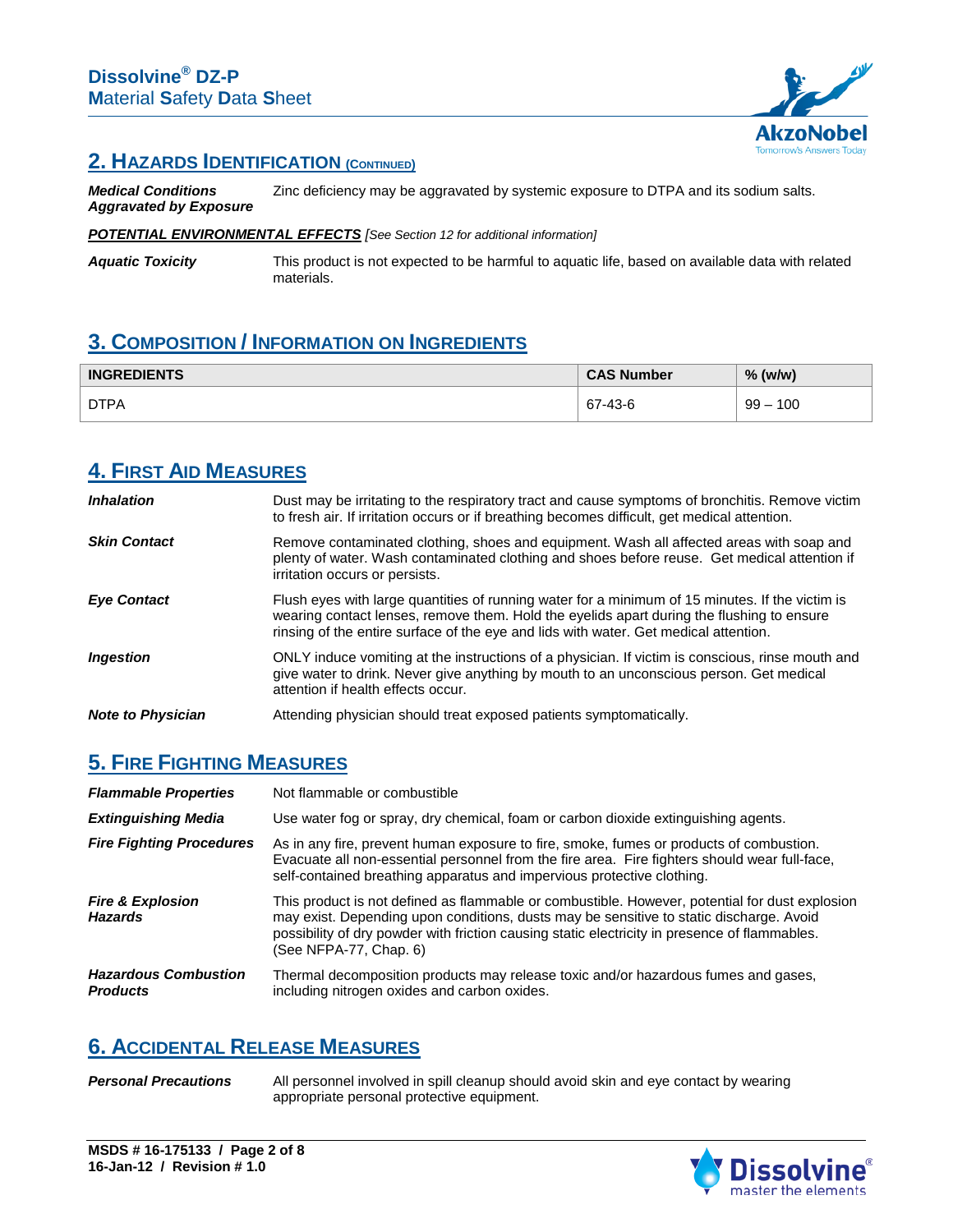

# **6. ACCIDENTAL RELEASE MEASURES (CONTINUED)**

| <b>Methods for</b><br><b>Containment</b>   | Safely stop source of spill. Restrict non-essential personnel from area.                                                                                                                                                                                                                                  |
|--------------------------------------------|-----------------------------------------------------------------------------------------------------------------------------------------------------------------------------------------------------------------------------------------------------------------------------------------------------------|
| <b>Environmental</b><br><b>Precautions</b> | Collect as much as possible in a clean container for reuse (if not contaminated) or disposal (if<br>contaminated).                                                                                                                                                                                        |
| <b>Methods for Clean-up</b>                | Sweep up spilled solid material, being careful not to create dust. Return sweepings to stock or,<br>if contaminated, place into a chemical waste container for disposal according to local, state<br>and/or federal regulations. Then flush area with water. CAUTION – The spill area may be<br>slippery. |
| <b>Other Information</b>                   | See also Section 13 for disposal information.                                                                                                                                                                                                                                                             |

## **7. HANDLING AND STORAGE**

| <b>Handling</b>                                  | Avoid inhalation of dust as well as prolonged and/or repeated skin and eye contact. Avoid<br>contact during pregnancy or while nursing. Wash hands and contaminated skin thoroughly<br>after handling. Do not eat, drink or smoke when handling this product. Use personal protective<br>equipment as required (see section 8).                        |
|--------------------------------------------------|--------------------------------------------------------------------------------------------------------------------------------------------------------------------------------------------------------------------------------------------------------------------------------------------------------------------------------------------------------|
| <b>Storage</b>                                   | Keep containers closed and dry. Protect product from moisture and wet air. This material is<br>suitable for any general chemical storage area. Isolate from incompatible materials such as<br>strong oxidizing agents. Store in PVC, PE, stainless steel or bituminized tanks. Avoid contact<br>with aluminum, copper, copper alloys, nickel and zinc. |
| <b>Recommended Storage</b><br><b>Temperature</b> | Store in sealed or original containers in a cool and dry place at ambient temperatures (below<br>$77^{\circ}$ F / 25 $^{\circ}$ C).                                                                                                                                                                                                                    |
| <b>General Comments</b>                          | Containers should not be opened until ready for use. It is recommended that products be<br>retested if stored for more than 3 years.                                                                                                                                                                                                                   |

# **8. EXPOSURE CONTROLS / PERSONAL PROTECTION**

| <b>Exposure Guidelines</b>                 |                 | Exposure to this product should be controlled below limits established for:                                                                                                                                                                                                                                                                                                                                                                                                                                                                                                                                                                                               |
|--------------------------------------------|-----------------|---------------------------------------------------------------------------------------------------------------------------------------------------------------------------------------------------------------------------------------------------------------------------------------------------------------------------------------------------------------------------------------------------------------------------------------------------------------------------------------------------------------------------------------------------------------------------------------------------------------------------------------------------------------------------|
|                                            |                 | Particulates Not Otherwise Classified (PNOC): 15 mg/m <sup>3</sup> (total dust); 5 mg/m <sup>3</sup> (respirable<br>$\blacksquare$<br>fraction) / OSHA PEL-TWA                                                                                                                                                                                                                                                                                                                                                                                                                                                                                                            |
|                                            |                 | [Ref: ACGIH Guide to Occupational Exposure Values, 2011 Edition]                                                                                                                                                                                                                                                                                                                                                                                                                                                                                                                                                                                                          |
|                                            |                 | PEL: Permissible Exposure Limit<br><b>TWA: Time-Weighted Average</b><br>OSHA: Occupational Safety and Health Administration                                                                                                                                                                                                                                                                                                                                                                                                                                                                                                                                               |
| <b>Engineering</b><br>& Ventilation        | <b>Controls</b> | Special ventilation is usually not required under normal use conditions. Ensure that existing<br>ventilation is sufficient to prevent the circulation and/or accumulation of dust in the air as well<br>as the formation of explosive dust-air mixture.                                                                                                                                                                                                                                                                                                                                                                                                                   |
| <b>Personal Protective Equipment (PPE)</b> |                 |                                                                                                                                                                                                                                                                                                                                                                                                                                                                                                                                                                                                                                                                           |
| <b>Respiratory</b>                         |                 | Use of respiratory protection is generally not required. However, if use conditions generate dust<br>and adequate ventilation (e.g., outdoor or well-ventilated area) is not available, use a NIOSH-<br>approved half-mask, air purifying respirator with dust filter to reduce potential for inhalation<br>exposure. Where exposure potential necessitates a higher level of protection, use a NIOSH-<br>approved, positive-pressure/pressure-demand, air-supplied respirator. When using respirator<br>cartridges or canisters, they must be changed frequently (following each use or at the end of<br>the work shift) to assure breakthrough exposure does not occur. |
| <b>Skin</b>                                |                 | Skin contact with the product should be minimized or prevented through the use of suitable<br>protective clothing, gloves and footwear selected according to use condition exposure potential.<br>For permanent (>8 hours) full contact use, 100% Viton gloves are recommended.                                                                                                                                                                                                                                                                                                                                                                                           |

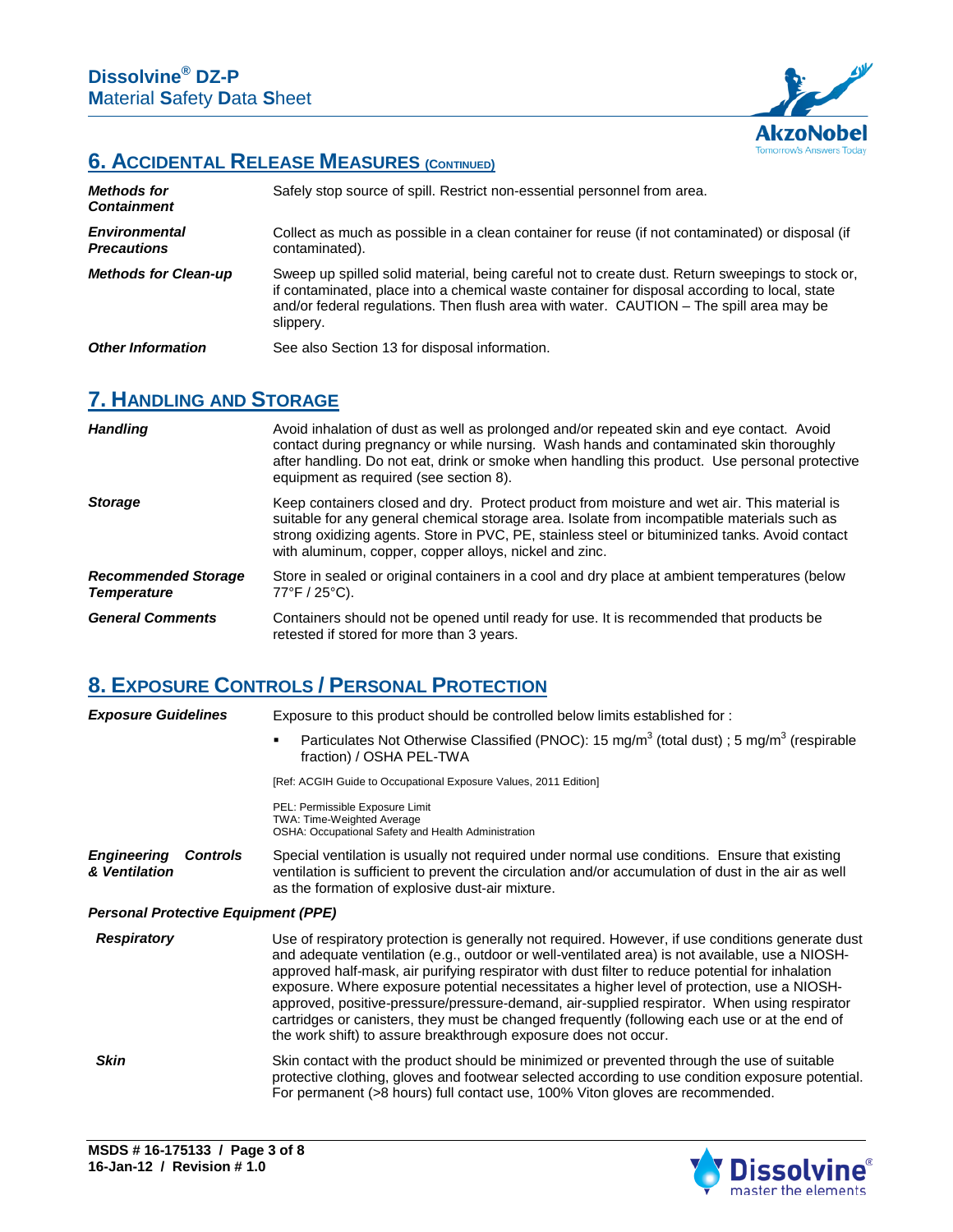

## **8. EXPOSURE CONTROLS / PERSONAL PROTECTION (CONTINUED)**

 *Eyes/Face* Since eye contact may cause irritation, indirect-vented dust-tight chemical goggles and/or a face shield should be worn when handling this product.

*Hygiene Measures* All food and smoking materials should be kept in a separate area away from the storage/use location. Eating, drinking and smoking should be prohibited in areas where there is a potential for significant exposure to this material. Before eating, drinking and smoking, hands and face should be thoroughly washed.

## **9. PHYSICAL AND CHEMICAL PROPERTIES**

| <b>Appearance</b>                                 |                                                             |  |
|---------------------------------------------------|-------------------------------------------------------------|--|
| <b>Form</b>                                       | free-flowing microgranular powder                           |  |
| Color                                             | white                                                       |  |
| <b>Odor</b>                                       | odorless                                                    |  |
| <b>Boiling Point</b>                              | not applicable                                              |  |
| <b>Bulk Density</b>                               | $\sim$ 750 kg/m <sup>3</sup>                                |  |
| <b>Evaporation Rate</b><br>(Butyl Acetate=1)      | not determined                                              |  |
| <b>Melting Point</b>                              | decomposes prior to melting                                 |  |
| <b>Odor Threshold</b>                             | not determined                                              |  |
| рH                                                | 2-3 (saturated solution)                                    |  |
| <b>Partition Coefficient</b><br>(n-octanol/water) | Log $P_{ow}$ < 0                                            |  |
| <b>Solubility in Water</b>                        | $\sim$ 5 g/L at 20°C/68°F                                   |  |
| <b>Solubility in Other</b><br><b>Solvents</b>     | not determined                                              |  |
| <b>Specific Gravity</b>                           | not applicable                                              |  |
| Vapor Density $(Air = 1)$                         | not applicable                                              |  |
| <b>Vapor Pressure</b>                             | not applicable                                              |  |
| <b>Viscosity</b>                                  | not applicable                                              |  |
| <b>Volatiles</b> (% by weight)                    | not determined                                              |  |
| <b>Other</b>                                      | none available                                              |  |
| <b>Flammability</b>                               | not flammable or combustible                                |  |
| Flash Point (Method)                              | not applicable                                              |  |
| <b>Upper Flammable Limit</b><br>(% by volume)     | not applicable                                              |  |
| <b>Lower Flammable Limit</b><br>(% by volume)     | not applicable                                              |  |
| <b>Auto-Ignition</b><br><b>Temperature</b>        | >200°C (>392°F) / glowing temperature of 5 mm product layer |  |
| <b>Lower Explosion Limit</b>                      | $\geq$ 40 g/m3                                              |  |
| < : less than<br>$>$ : greater than               | $\sim$ : approximately                                      |  |

### **10. STABILITY AND REACTIVITY**

| <b>Chemical Stability</b>     | This product is stable under recommended storage and handling conditions (see section 7). It<br>is not self-reactive and is not sensitive to physical impact. |
|-------------------------------|---------------------------------------------------------------------------------------------------------------------------------------------------------------|
| <b>Incompatible Materials</b> | This product is incompatible with strong oxidizers.                                                                                                           |

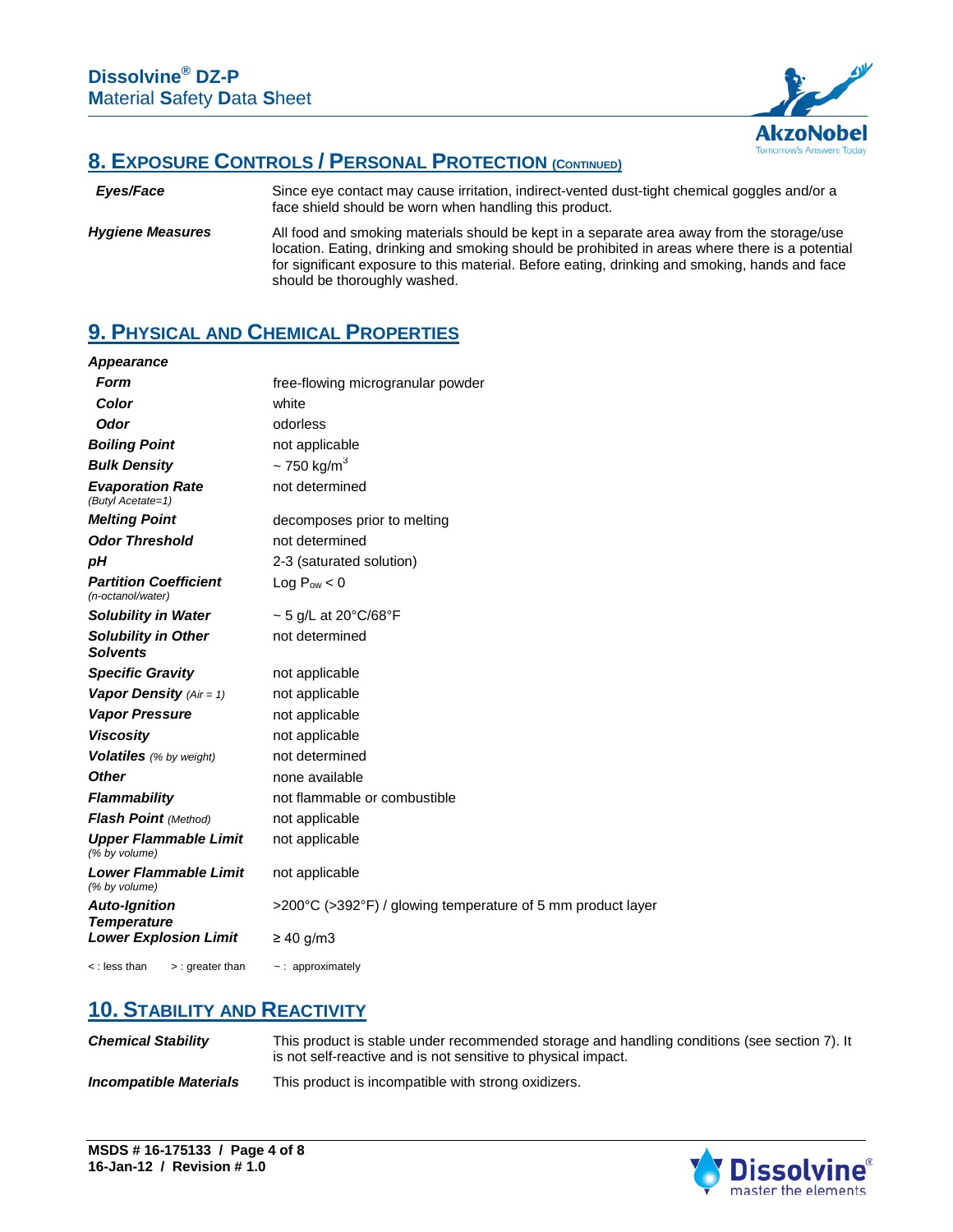

## **10. STABILITY AND REACTIVITY (CONTINUED)**

| <b>Conditions to Avoid</b>                          | Avoid contact with aluminum, nickel, zinc, copper and copper alloys. Aqueous solution in<br>contact with aluminum evolves hydrogen. Do not expose product to elevated temperatures for<br>extended periods of time. Product layer on hot surface might cause glowing or auto-ignition. |
|-----------------------------------------------------|----------------------------------------------------------------------------------------------------------------------------------------------------------------------------------------------------------------------------------------------------------------------------------------|
| <b>Hazardous</b><br><b>Decomposition Products</b>   | Under fire conditions the product may support combustion and decomposes to give off carbon<br>oxides fumes $(CO, CO2)$ , nitrogen oxides and water vapor.                                                                                                                              |
| <b>Possibility of Hazardous</b><br><b>Reactions</b> | Hazardous polymerization is not expected to occur under normal temperatures and pressures.                                                                                                                                                                                             |

### **11. TOXICOLOGICAL INFORMATION**

| <b>Acute Toxicity</b><br>(Oral / Dermal / Inhalation)   | <b>DTPA</b><br>Oral: $LD_{50} > 2000$ mg/kg<br>Related product(s)<br><b>Pentapotassium DTPA:</b> Dermal $LD_{50} > 2000$ mg/kg<br><b>Disodium EDTA:</b> Inhalation : 4h LC <sub>50</sub> = 1000-5000 mg/m <sup>3</sup>                                                                                                                                                                                                                                                                                                                                                                                                           |
|---------------------------------------------------------|----------------------------------------------------------------------------------------------------------------------------------------------------------------------------------------------------------------------------------------------------------------------------------------------------------------------------------------------------------------------------------------------------------------------------------------------------------------------------------------------------------------------------------------------------------------------------------------------------------------------------------|
| <b>Irritation</b><br>(Skin / Eyes / Respiratory)        | A 40% solution of Pentasodium DTPA was not irritating to rabbit skin after a 4-hour exposure. It<br>may be irritating to the respiratory tract (based on acute inhalation test with similar product).<br>A 40% solution of Pentasodium DTPA was slightly irritating to rabbit eyes.<br>This product is irritating to the respiratory tract.                                                                                                                                                                                                                                                                                      |
| <b>Chronic Toxicity</b><br>(Oral / Dermal / Inhalation) | No data available for this product. The following read-across data is available:<br>$NOAEL = 75$ mg/kg (28-day oral study with Pentapotassium DTPA).                                                                                                                                                                                                                                                                                                                                                                                                                                                                             |
| <b>Sensitization</b>                                    | A related product containing 40% Pentasodium DTPA was not sensitizing to animal skin.                                                                                                                                                                                                                                                                                                                                                                                                                                                                                                                                            |
| Carcinogenicity                                         | This product does not contain any carcinogens or potential carcinogens as listed by IARC,<br>NTP, ACGIH or OSHA.                                                                                                                                                                                                                                                                                                                                                                                                                                                                                                                 |
| <b>Mutagenicity</b>                                     | DTPA is not expected to be mutagenic, based on the Ames Assay and the Chromosomal<br>Aberration Test with the related product Pentapotassium DTPA.                                                                                                                                                                                                                                                                                                                                                                                                                                                                               |
| <b>Reproductive Toxicity</b>                            | The following data is available for a related product Pentasodium DTPA (Na5DTPA): "A<br>maternally non-toxic dose (400 mg/kg) of a test article with 40% Na5DTPA, administered orally<br>to pregnant rats, caused a significant increase in skeletal retardations in the developing<br>fetuses. In the presence of maternal toxicity, a dose of 1000 mg/kg caused a statistically<br>significant increase in skeletal malformations, variations, and retardations in rat fetuses. These<br>effects may be due to zinc deficiency caused by chelation of zinc by Na5DTPA." The NOAEL<br>(for developmental effects) is 100 mg/kg. |
| <b>Other Effects</b>                                    | None known.                                                                                                                                                                                                                                                                                                                                                                                                                                                                                                                                                                                                                      |
| <b>Target Organs</b>                                    | Eyes, kidneys, bladder and reproductive system (impaired fetal development).                                                                                                                                                                                                                                                                                                                                                                                                                                                                                                                                                     |

## **12. ECOLOGICAL INFORMATION**

*Ecotoxicity*

The following data is available for several related DTPA-based products: Fish (bluegill/rainbow trout): 96h  $LC_{50}$  > 500 mg/L; Fish (zebra fish) 28-day  $NOEC = 127$  mg/L Brown shrimp (crangon crangon): 96h  $\overline{\text{LC}}_{50}$  > 1000 mg/L Daphnia: 48h  $EC_{50} = 310$  mg/L; 18-day NOEC = 64 mg/L Algae:  $NOEC = 600$  mg/L Bacteria: Respiration inhibition (23%) = 1280 mg/L

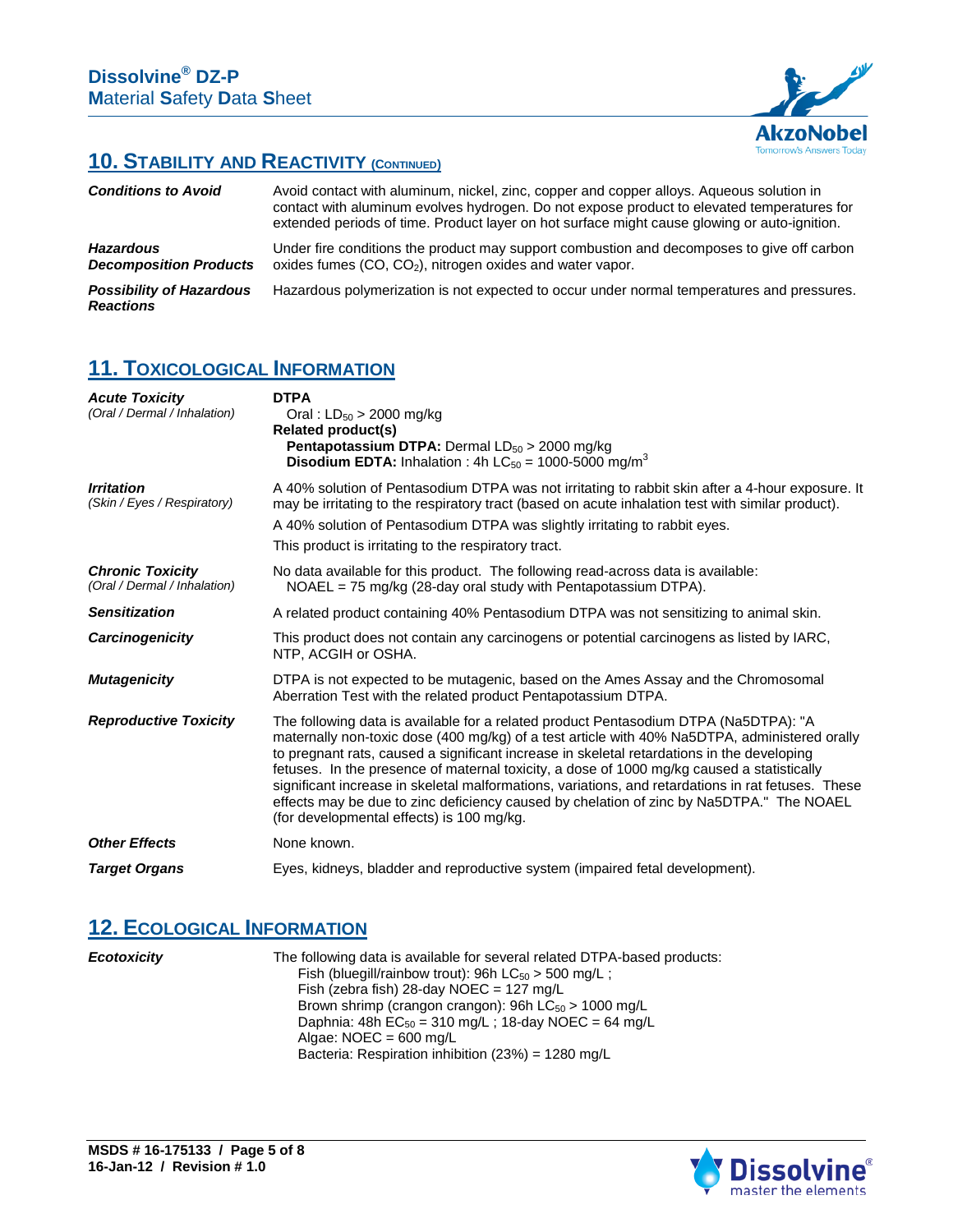

### **12. ECOLOGICAL INFORMATION (CONTINUED)**

| <b>Biodegradation</b>    | Not readily biodegradable. Increasing the sludge age or increasing the pH resulted in some<br>degradation.                                                                                                                                                                           |
|--------------------------|--------------------------------------------------------------------------------------------------------------------------------------------------------------------------------------------------------------------------------------------------------------------------------------|
|                          | The substance is hydrolytically stable in water but is susceptible to photodegradation in water.<br>The substance will react with hydroxyl radicals in the atmosphere with an estimated half-life of<br>0.06 days (less than 2 hours).                                               |
| <b>Bioaccumulation</b>   | Bioaccumulation is not expected due to the substance's high water solubility. If released to<br>water, the substance will tend to remain in the water compartment. The substance has a low<br>potential for adsorption to soil or sediments or bioaccumulation in aquatic organisms. |
| <b>Chemical Fate</b>     | The substance is not expected to enter the atmosphere significantly due to its high water<br>solubility.<br>C.O.D. is approximately 900 mg/g.                                                                                                                                        |
| <b>Other Information</b> | No adsorption expected onto soil due to ionic structure. The test substance will preferably<br>distribute into the water compartment and not evaporate from the water surface.                                                                                                       |

# **13. DISPOSAL CONSIDERATIONS**

| <b>Waste Disposal</b>     | In its unused condition, this product is not considered to be a RCRA-defined hazardous waste<br>by characteristics or listings. It is the responsibility of the waste generator to evaluate whether<br>his wastes are hazardous by characteristic or listing. Dispose in accordance with all local, state<br>and federal regulations.<br>NOTE – State and local regulations may be more stringent than federal regulations. |
|---------------------------|-----------------------------------------------------------------------------------------------------------------------------------------------------------------------------------------------------------------------------------------------------------------------------------------------------------------------------------------------------------------------------------------------------------------------------|
| <b>Container Disposal</b> | Containers should be cleaned of residual product before disposal or return. Since emptied<br>containers retain product residue, follow label warnings even after container is emptied. Empty<br>containers should be disposed of or shipped in accordance with all applicable laws and<br>regulations.                                                                                                                      |

## **14. TRANSPORT INFORMATION**

*Shipping Information* This product is **not regulated** as a hazardous substance for transport. **Labels** No transport label required. *Emergency Response Guidebook (2008 ERG)* Not applicable *Environmentally Hazardous Substances* None.

#### **15. REGULATORY INFORMATION**

[49 CFR 172.101, Appendix A]

**Regulatory Lists / Inventories:** The components are subject to the following regulatory lists and inventories:

| <b>Substance Name</b> | CAA | <b>CERCLA</b> | <b>IARC</b> | US STATE RIGHT-TO-KNOW LISTS | CA<br>PROP <sub>65</sub> | <b>SARA</b> |
|-----------------------|-----|---------------|-------------|------------------------------|--------------------------|-------------|
| <b>DTPA</b>           | N/R | N/R           | N/R         | N/R                          | N/R                      | N/R         |

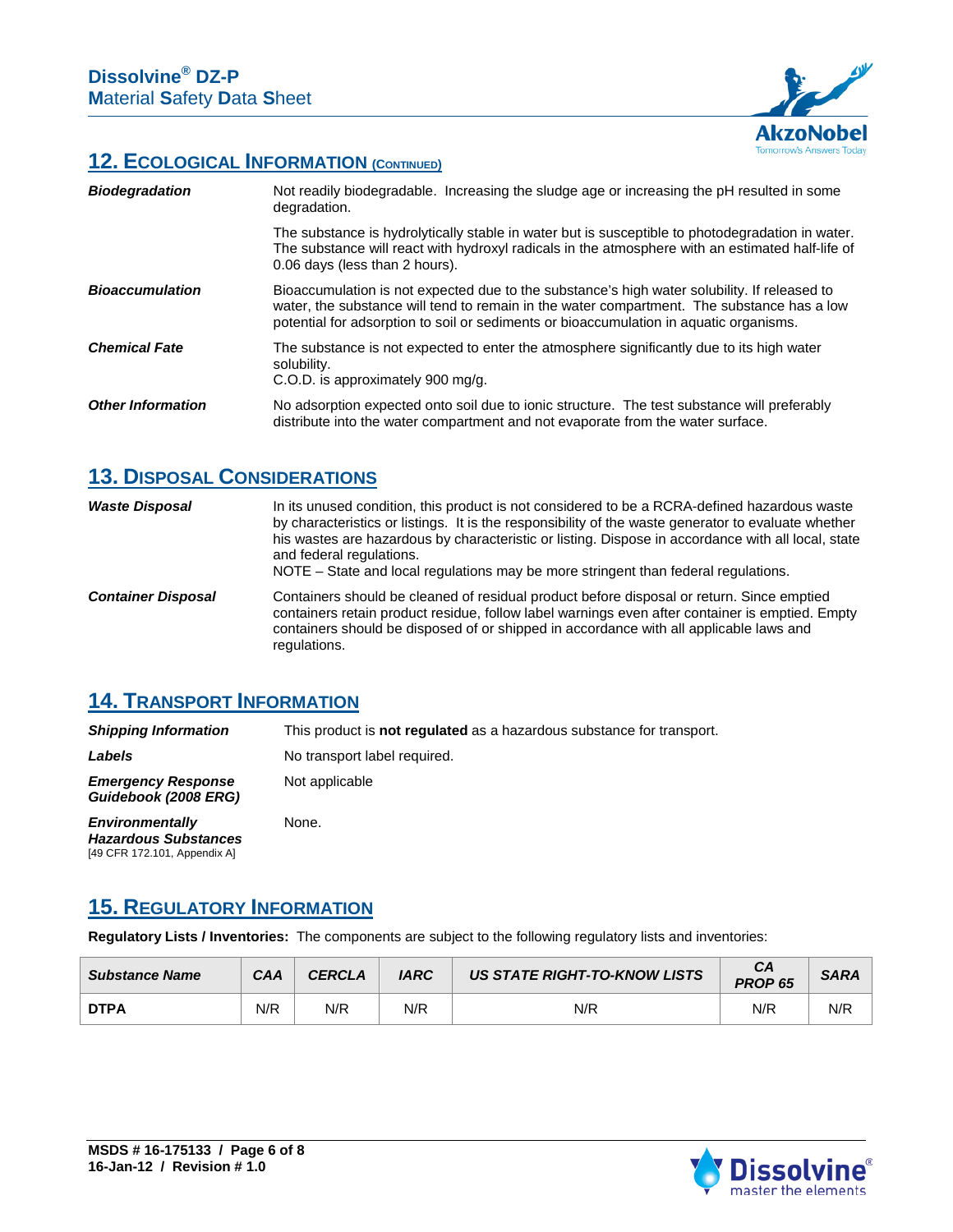

## **15. REGULATORY INFORMATION (CONTINUED)**

#### **National Chemical Inventories Status:**

| US<br><b>Substance Name</b> |             |              | Canada      | EU            | <b>Australia</b><br><b>AICS</b> | <b>New</b><br><b>Zealand</b><br><b>NZIoC</b> | Japan<br><b>ENCS</b> | Korea<br><b>KECI</b> | <b>Philippines</b><br><b>PICCS</b> | China<br><b>IECSC</b> |
|-----------------------------|-------------|--------------|-------------|---------------|---------------------------------|----------------------------------------------|----------------------|----------------------|------------------------------------|-----------------------|
|                             | <b>TSCA</b> | <b>DSL</b>   | <b>NDSL</b> | <b>EINECS</b> |                                 |                                              |                      |                      |                                    |                       |
| <b>DTPA</b>                 | ,,          | $\mathbf{v}$ |             |               |                                 |                                              |                      |                      |                                    | ́                     |

the MSDS contains all the information required by the CPR.

#### *CANADA – WHMIS*

#### **Not controlled** This product has been classified in accordance with the hazard criteria of the *Controlled Products Regulations* (CPR) and

None.

*(Workplace Hazardous Materials Information System)* 

*Other Regulatory Information*

**16. OTHER INFORMATION**

| <b>HMIS Hazard Rating</b>                      | Health: 1 / Flammability: 1 / Physical Hazard: 0 / Other: none<br>[0 - Minimal / 1 - Slight / 2 - Moderate / 3 - High / 4 - Extreme / * - Chronic Health Hazard (see Section 11)] |  |  |  |
|------------------------------------------------|-----------------------------------------------------------------------------------------------------------------------------------------------------------------------------------|--|--|--|
| <b>NFPA Hazard Rating</b>                      | <b>Health:</b> 1 / Fire: 1 / Instability: 0 / Other: None<br>[0 - Minimal / 1 - Slight / 2 - Moderate / 3 - High / 4 - Extreme]                                                   |  |  |  |
| <b>Trademark</b>                               | Dissolvine <sup>®</sup> is a registered trademark of Akzo Nobel Chemicals B.V.                                                                                                    |  |  |  |
| Date of Issue / Revision                       | January 16, 2012                                                                                                                                                                  |  |  |  |
| <b>Revision #</b>                              | 1.0                                                                                                                                                                               |  |  |  |
| <b>Changes</b>                                 | All sections / Format / Product Name<br>Supersedes and replaces previous MSDS for Dissolvine DZ USP                                                                               |  |  |  |
| <b>Prepared by</b>                             | Akzo Nobel Services Inc. (Regulatory Affairs Americas / HSE Business Support)                                                                                                     |  |  |  |
| <b>Technical Information</b><br><b>Contact</b> | Akzo Nobel Functional Chemicals, Chelates Americas, 1-800-906-7979                                                                                                                |  |  |  |

| Legend / Acronyms |                                                                                |
|-------------------|--------------------------------------------------------------------------------|
| <b>ACGIH</b>      | American Conference of Governmental Industrial Hygienists                      |
| <b>AICS</b>       | Australian Inventory of Chemical Substances                                    |
| <b>CA LIST</b>    | California – Directors List of Hazardous Substances                            |
| CA PROP 65        | California Proposition 65                                                      |
| CAA               | Clean Air Act, Section 112                                                     |
| <b>CERCLA</b>     | <b>CERCLA Hazardous Substances</b>                                             |
| <b>DSL</b>        | Domestic Substances List - Canada                                              |
| <b>EINECS</b>     | European Inventory of Existing Commercial Chemical Substances                  |
| <b>ENCS</b>       | Japan Existing and New Chemical Substances                                     |
| <b>HMIS</b>       | Hazardous Materials Identification System                                      |
| <b>IARC</b>       | International Agency for Research on Cancer - Carcinogens - Groups 1, 2A or 2B |
| <b>IECSC</b>      | China – Inventory of Existing Chemical Substances                              |
| <b>IL LIST</b>    | Illinois Toxic Substances Disclosure to Employees Act                          |
| KECI              | Korea Existing Chemicals Inventory                                             |
| <b>LA LIST</b>    | Louisiana Right-to-Know Reporting List                                         |
| <b>LOAEC</b>      | Lowest Observed Adverse Effect Concentration                                   |
| <b>MA LIST</b>    | Massachusetts Right-To-Know Substance List                                     |
| <b>MN LIST</b>    | Minnesota - Hazardous Substance List                                           |
| <b>NDSL</b>       | Non-Domestic Substances List - Canada                                          |
| <b>NFPA</b>       | National Fire Protection Association                                           |
| NJ R-T-K          | New Jersey Right-To-Know Hazard List                                           |
| <b>NOAEL</b>      | No Observed Adverse Effect level                                               |
| <b>NOEC</b>       | No Observed Effect Concentration                                               |
| N/R               | Non Regulated                                                                  |
| <b>NTP</b>        | National Toxicology Program (USA)                                              |
| <b>NZIOC</b>      | New Zealand Inventory of Chemicals                                             |